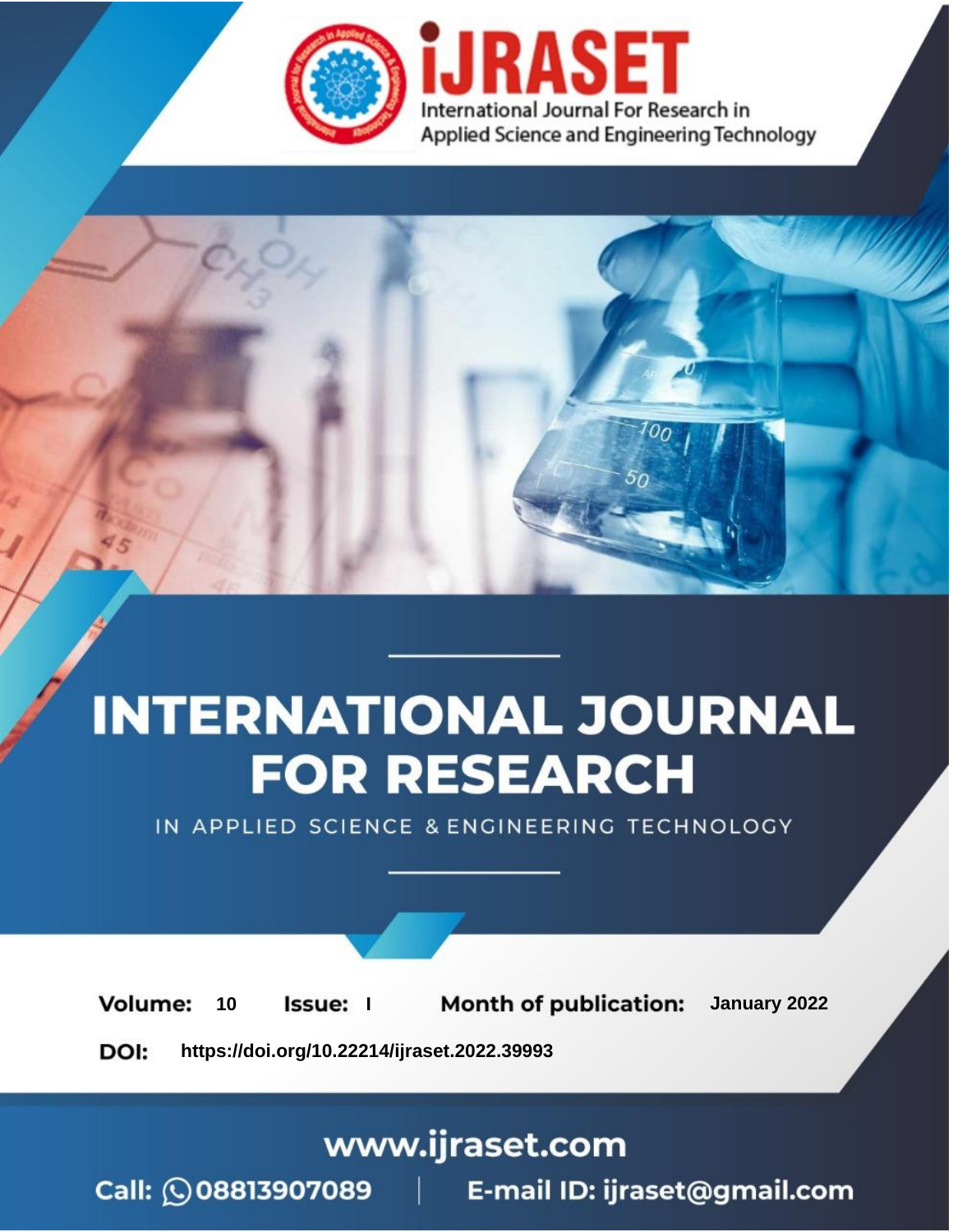### **Sustainable Packaging: A Study of Sustainable Packaging in India**

Ms. Laxmi Rai $^{\rm l}$ , Dr. Pratibha Gautam $^{\rm 2}$ *1, 2Commerce Department, Jiwaji University Gwalior*

*Abstract: Our environment is Foundation for human survival and Sustainable Development for future is necessity when it comes for development the major task is to care about each and everything. And specifically after manufacturing of product it is necessary to do Sustainable Packaging too in which the major focus is on biodegradable resources to be used in it. This Paper highlights the points in the view of Sustainable packaging in past, present or future In India. Also Union Government of India notified Plastic waste management (2nd Amendment) Rules 2021 and this happened just weeks after the first Amendment the use of recycled plastic was prohibited for food contact applications in plastic waste management rules As per 2016. This will enable us to come up with a rational solutions for the use of recycled plastic.*

*Keywords: Sustainable, biodegradable, plastic waste management, pandemic, environment*

#### **I. INTRODUCTION**

As we are facing Global pandemic COVID19 with other variants most of the population in the world as well as India, is understanding the value of oxygen simultaneously, understanding the value of environmental protection. Also people have realized how important is to take care of our environment. As we know India has a great agriculture system. Agriculture is our food, nutrition and fabrics supply… also provides wood for construction.

Therefore, it is the main source of raw materials for example sugar, cotton, wood, palm oil, jute, coconut waste, rice, wheat, jiggery and a lot more

Thus, our healthy agriculture can take us to different level in order to save the earth and definitely, the environment around us. By choosing sustainable packaging. Firstly, and very importantly, saying no plastic will be great move to the environment. Because, as we know plastic takes thousands of years to decompose as it contains non-renewable petrochemicals. Hence, plastic has ability to destroy our earth. There are uncountable impacts happening around us. Because, of plastic use as a major toxic pollutants, it has potential to cause significant harm to the environment like air (shortage of oxygen in the air) water, land pollution. Keeeverything in mind this is time to spread awareness about sustainable packaging through the agriculture waste. Examples:- 1. Recycling cardboard and paper2.organic fabrics (cotton, tapioca, palm leaves etc.3. seaweed packaging (found in variety of seaweeds and algae) 4. Biodegradable packaging 5. Avoiding bulky products for durability.

#### **II. CONCLUSION**

as we understand the behavior of consumer & producer for sustainable packaging through this research paper also some important things mentioned here can able to give better future to new generations. Also the shortage of natural things can be cured by choosing best alternatives we as a human are the owner of our surroundings can able to reduce things like carbon footprints, ozone depletion, global warming.

#### **REFERENCES**

- [1] Research methodology ,2018,Research methods A.P.H publication ,Dr.G SingaraveluDr.A.Shivakumar
- [2] Eco ware ,2019 blog bold outline source,Rhea Mazumdar Shingle, https://ecoware.in/
- [3] InvestIndia, 2021,, Editorial ,Indian packaging sectors,Lakshya garg, https://www.investindia.gov.in/team-india-blogs/indian-packaging-sector-outlookindustry

[5] The role of packaging materials and graphics in sustainability perceptions and product evaluations,2017,Journal(Sustainable packaging), https://www.researchgate.net/profile/Nigel-Steenis

<sup>[4]</sup> https://youtu.be/4pYWVuF6AQY